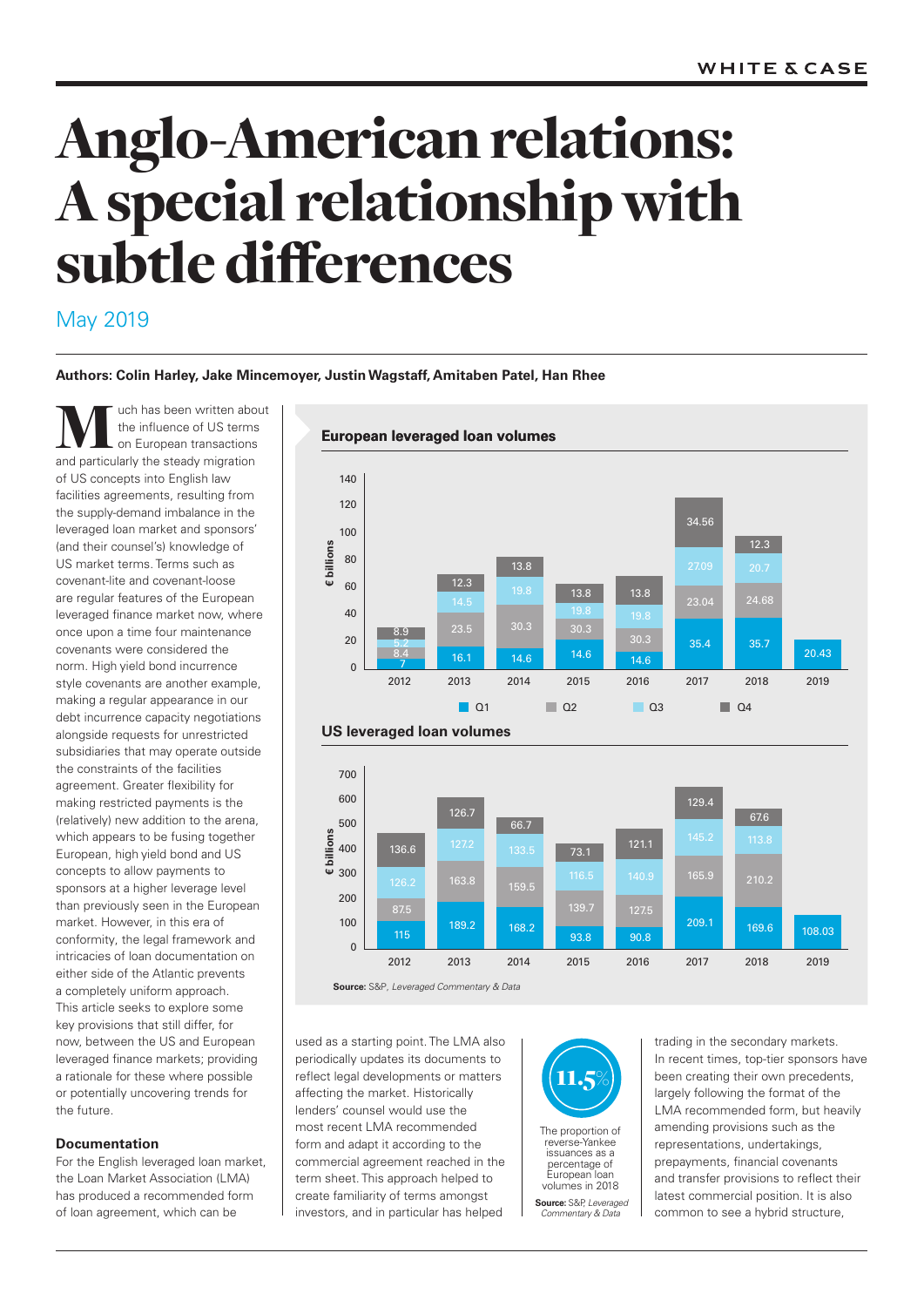|                                               | <b>LMA/England</b>                                                                                                                                                                                                                                                      | <b>LSTA/New York</b>                                                                                                                                                                                                    |
|-----------------------------------------------|-------------------------------------------------------------------------------------------------------------------------------------------------------------------------------------------------------------------------------------------------------------------------|-------------------------------------------------------------------------------------------------------------------------------------------------------------------------------------------------------------------------|
| <b>Documentation</b>                          | Top-tier sponsors will have their own<br>precedent which loosely follows<br>the LMA format. LMA is used<br>for boilerplate and structure and<br>then adapted.                                                                                                           | Typically based on one or more<br>agreed precedents, although<br>certain LSTA provisions<br>(e.g. EU bail-in recognition)<br>are commonly incorporated.                                                                 |
| <b>Acquisition/Capex</b><br><b>Facilities</b> | Specific-purpose acquisition<br>and capex facilities can be<br>committed or uncommitted.                                                                                                                                                                                | Not seen (covered through<br>incremental facilities).                                                                                                                                                                   |
| Incremental<br><b>Facilities</b>              | Typically included.                                                                                                                                                                                                                                                     | Typically included.                                                                                                                                                                                                     |
| <b>Swingline Facility</b>                     | Not typical.                                                                                                                                                                                                                                                            | Same-day-funded "swingline" loans<br>in which RCF lenders have deemed<br>participations. Each swingline loan<br>reduces RCF availability.                                                                               |
| <b>Ancillary Facilities</b>                   | Bilaterally provided by an RCF lender<br>(or its affiliates'), reducing that<br>lender's RCF commitments.<br>Typically used for operational<br>flexibility for facilities which are<br>not provided by way of cash (for<br>example, overdrafts or LCs).                 | Unusual (except for deals with<br>a company generating a material<br>portion of its cashflows outside<br>of the US).                                                                                                    |
| <b>Letter of Credit</b><br><b>Facility</b>    | The RCF can be utilised by way<br>of LCs.<br>Historically issued by an Issuing Bank<br>on behalf of all lenders under the RCF<br>but now more common for LCs to<br>be provided as ancillary facilities or<br>for a fronting bank (typically one of<br>the RCF lenders). | RCF lenders have deemed<br>participations in each LC.<br>Typically a sub-limit of the RCF.<br>Each LC reduces RCF availability.<br>Many non-regulated banks are<br>not able to issue or resist issuing<br>trade $LCs$ . |

whereby bond-style covenants are scheduled to the loan agreement. The schedule will usually be New York law governed, with the remainder of the loan agreement governed by English law. As is becoming clear, whilst the LMA recommended form still has a part to play with respect to more boilerplate provisions, the more heavily negotiated provisions are scarcely recognisable. In the US, the opposite has been true. Whilst the Loan Syndications and Trading Association (LSTA) has produced model credit agreement provisions and, more recently, a model credit agreement, the model credit agreement is rarely used as the starting point although certain model provisions are commonly used. Each major lender historically maintained its own form of credit agreement and other documentation, with this now being replaced by the borrower's (or more



# US\$1 trillion

US leverage loan market exceeded this number in 2018

**Source:** S&P, *Leveraged Commentary & Data*  likely, its counsel's) form of credit agreement or a credit agreement from an agreed precedent transaction, incorporating LSTA language where appropriate.

# **Certain funds**

With its genesis in the Takeover Code, the English "certain funds" concept applies to public companies requiring that a bidder only announce a bid if it can fulfil its payment obligations. However, in the English leveraged finance market, this concept has been applied to private companies, not as a requirement of law, but to give sellers comfort that private equity houses, investing through special purpose vehicles, are equally able to satisfy their payment obligations under an agreed acquisition agreement. Accordingly, for private companies the requirements are heavily driven by market practice. In Europe, this

has been translated into commitment papers that are usually accompanied by interim facilities agreements, under which funds can be made available within periods as short as one business day. These commitment documents will require lenders to make debt available on a limited conditionality basis (namely, a limited number of conditions precedents which are satisfied at bid stage or are otherwise within the control of the borrower), but most importantly the list of drawstop events which could hinder the borrower's ability to complete the acquisition is limited to key defaults only, such as non-payment, insolvency, illegality and change of control, in each case, in respect of the bidco only (and not the target). In the US, the concept of "certain funds" goes by the name of "SunGard provisions" (named after one of the first deals to utilise such terms). However, at the commitment stage in the US, there is no interim facility agreement, but rather an agreement as to the precedent documentation to be used to form the basis of the loan documentation to reduce documentation risk at a later stage; it will only be at that later stage that all of the conditions are satisfied. This approach results from the duty under New York law to negotiate documents in good faith, which is not a feature of English law and which mitigates against the documentation risk which would exist in English law financings but for the inclusion of the interim facilities agreement as an integral part of the commitment papers. Financing commitments in the US generally tend to contain a higher level of conditionality than found in the European market, though the vast majority of such conditions are also within the borrower's control. In particular, US deals typically include a material adverse effect drawstop event with respect to the target (rarely seen in Europe), although this will match the "no material adverse effect" condition in the acquisition agreement so the only substantive difference is that the lenders have the ability to determine if a material adverse effect has occurred (on the same terms as the bidder). The other drawstop events are similar to those seen in Europe, although they cover the target group as well, but only to the extent that the purchaser is receiving corresponding representations from the seller under the purchase agreement.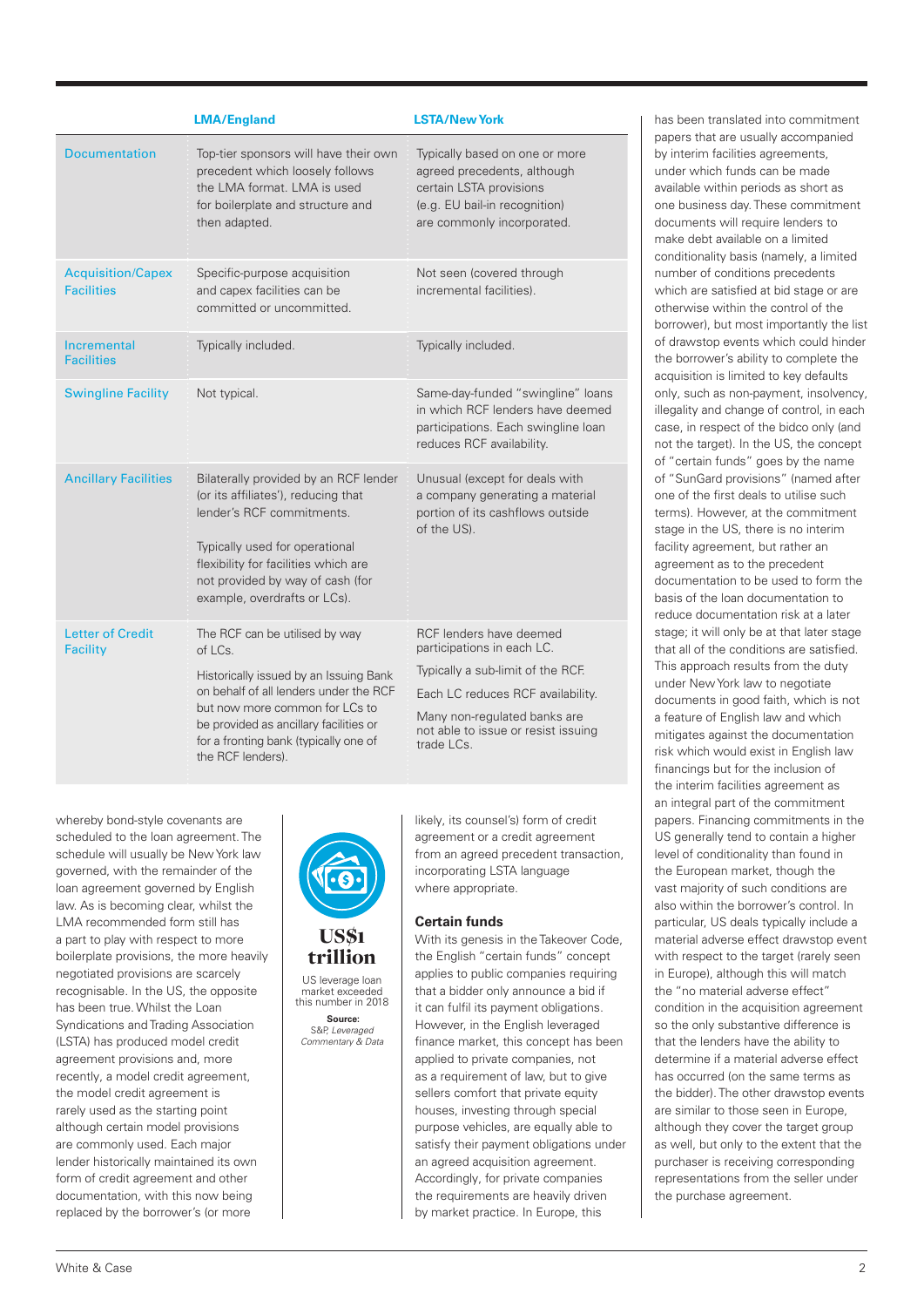#### **Guarantees and security**

Guarantor and security coverage is another key area of difference. In the US, the expectation is that the entire group will provide guarantee support (with limited exceptions for immaterial subsidiaries), coupled with broad asset security, which can be taken over most assets (other than real estate) by way of a security and/or pledge agreement complete with a UCC filing. Whilst guarantee limitation language is included, it is included to deal with matters such as fraudulent conveyance and does not as a matter of course limit the value of the guarantee. Not infrequently, all foreign (i.e. non-US) subsidiaries are simply excluded from providing guarantees or security due to the potential for non-US credit support for US borrower obligations to give rise to adverse US tax consequences, although recent changes to the US tax code limit the circumstances where this applies and technically expand the ability to get non-US credit support. In Europe, however, there is no single approach to guarantees. Each European jurisdiction applies its own rules and regulations, based mostly on an analysis of corporate benefit and financial assistance, to determine firstly whether a guarantee can be given and, if so, the scope of the guarantee. This can result in significant limitations on the value of the guarantees given. A further nuance of the European market is the use of the guarantor coverage test, whereby the overall guarantor count need only add up to a minimum threshold agreed (currently anywhere between 70 – 85 percent is being seen in the market) comprising "material companies" and any other entities within the group required to achieve the threshold. The complexity of the process is heightened by the security arrangement, where again, there is no uniform approach across Europe. Whilst the UK follows a similar model to the US with the ability to use a single all-asset security agreement, in a number of European jurisdictions it is common to have a separate security agreement per asset class, which may need updating from time to time for asset information or lender details. Superficially, Europe appears to have a more relaxed approach to security and guarantees than the US; however, the reality is that both jurisdictions approach guarantor and security coverage from different perspectives.

In the US, the focus is on maximising the value of the lenders' secured claim in a US bankruptcy scenario (see below for further details on this). Conversely, in Europe, greater emphasis is placed on ensuring that there is a single point of enforcement in a creditor-friendly jurisdiction (most likely via share security at the parent level), thereby allowing for the sale of the business as a going concern (again, see below for further discussion on this). It is this difference in approach that manifests itself through the guarantor and security package that is ultimately requested on either side of the Atlantic Ocean.

#### **Mandatory prepayments and events of default**

Whilst a change of control is a mandatory prepayment under an English law facilities agreement, it generally constitutes an event of default under a US facilities agreement. The difference is an important one as it means that, in the US, a change of control would give the lenders the option to



Roughly representing the volume of leverage buyouts out of the total European market in the first 11 months of 2018 **Source:**

S&P, *Leveraged Commentary & Data* 

accelerate the loan and potentially trigger a cross default to the group's other loan agreements. Under an English loan agreement, it would result in an automatic prepayment of the facilities. Increasingly, in Europe, there has been a relaxation of the change of control provisions, such that, rather than triggering an automatic mandatory prepayment, each lender has the option to demand repayment upon a change of control (this is effectively a lender by lender decision now). Separately, there is also a steady rise in the inclusion of portability clauses, allowing sponsors to exit the transaction (upon certain conditions being met) without triggering a mandatory prepayment. A similar relaxation in approach is also arising with respect to events of default. Whilst it is scarcely seen in the US, it was typical in the European market for a material adverse effect event of default to be included. However, again, perhaps a reflection of the supply-demand imbalance in Europe, recent top-tier sponsor deals are now syndicating successfully

|                                  | <b>LMA/England</b>                                                                                                                                                                                            | <b>LSTA/New York</b>                                                                                                                                                                                                    |
|----------------------------------|---------------------------------------------------------------------------------------------------------------------------------------------------------------------------------------------------------------|-------------------------------------------------------------------------------------------------------------------------------------------------------------------------------------------------------------------------|
| <b>Guarantor coverage test</b>   | Always included.                                                                                                                                                                                              | Not included given general<br>requirement for guarantees<br>and security from all entities<br>(other than excluded subs,<br>immaterial subs, subs unable to<br>provide security due to existing<br>restrictions, etc.). |
|                                  | Typically 70 - 85 percent guarantor<br>coverage (but denominator will<br>usually exclude those entities that<br>cannot/are not required to give<br>guarantees pursuant to the Agreed<br>Security Principles). | N/A                                                                                                                                                                                                                     |
|                                  | Increasing prevalence for guarantor<br>threshold $(5 - 10$ percent) to be<br>based just on EBITDA (as opposed<br>to EBITDA and assets).                                                                       | N/A                                                                                                                                                                                                                     |
| <b>Guarantee limitations</b>     | Often extensive guarantee<br>limitation language to address<br>corporate benefit, financial<br>assistance, thin capitalisation<br>and similar rules.                                                          | Guarantee limitation language to<br>deal with fraudulent conveyance.<br>Recently, US tax code "deemed<br>dividend" issue for corporations<br>largely removed.                                                           |
| <b>Unrestricted subsidiaries</b> | Sometimes seen but not always<br>(not contemplated by LMA at all).                                                                                                                                            | Standard.                                                                                                                                                                                                               |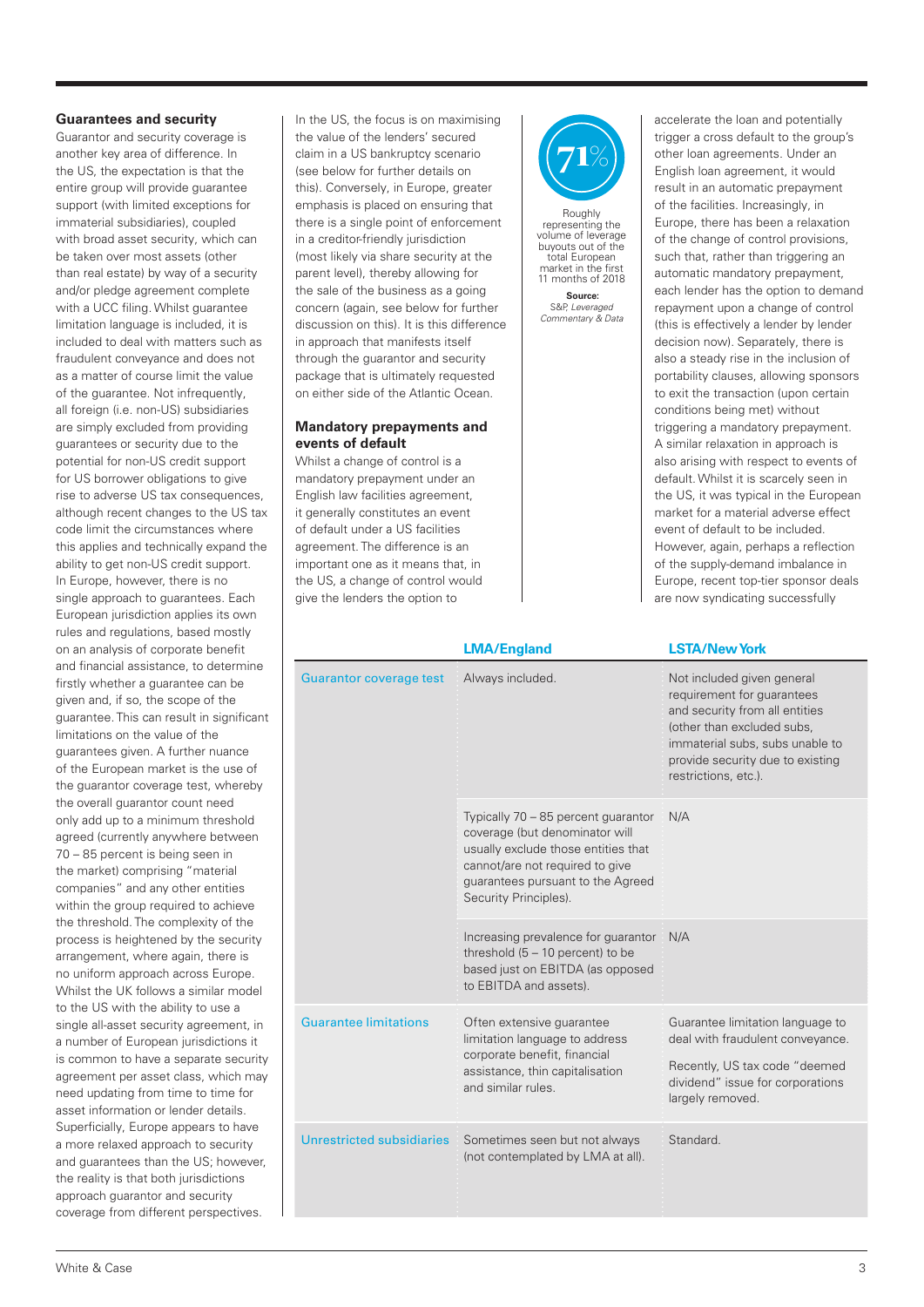without its inclusion. Legislative and market changes are also playing a role in documentation; for example, it is now common to see specific provisions stating that Brexit will not cause any breaches of the loan agreement, which may also explain the recent push for the removal of the material adverse effect event of default, whereby triggers that are outside the control of the group are being removed from documentation.

#### **Amendments**

The process for amendments is also notably different in Europe and the US. Whilst majority lenders make most decisions, the US sets that threshold at 50.1 percent, whilst in Europe it is 66.67 percent (although the 50.1 percent threshold is becoming more common in Europe for sponsors that are also active in the US). Certain decisions are reserved for all lender consent, which in the US translates to affected lenders only, rather than unanimity. As one would expect, unanimous decisions are limited to fundamental issues which in Europe include changes to payment dates, amounts and currencies, even if the change does not affect all lenders. To address this, European documents often contain other consent thresholds. For example, the concept of "structural adjustments" attempts to limit decisions on certain matters (for example, upsizing one facility only) to majority plus affected lenders and a "super-majority" threshold (of between 75 – 90 percent) for matters relating to releasing guarantees and security. Separately, whilst both US and European documents incentivise lenders to vote in favour of decisions for fear of yank-the-bank provisions, European documentation goes further and also includes snooze-youlose provisions whereby a lender's commitment is disregarded for voting purposes if that lender falls to respond within an agreed time period and the decision will be binding on that lender if approved.

The upcoming replacement of LIBOR as the market benchmark interest rate is prompting increased discussion in the area of amendments. In Europe, most top-tier sponsors have their own variations of the LMA's Replacement of Screen Rate clause, which effectively ensures that amendments to documentation following the withdrawal of LIBOR can be made with majority consent, rather than with unanimous

|                              | <b>LMA/England</b>                                                                                                                                                                                     | <b>LSTA/New York</b>                                                                                                         |
|------------------------------|--------------------------------------------------------------------------------------------------------------------------------------------------------------------------------------------------------|------------------------------------------------------------------------------------------------------------------------------|
| <b>Mandatory Prepayments</b> | LMA lists proceeds recovered<br>under acquisition agreement,<br>disposals, reports, insurance<br>(typically subject to exceptions).<br>Becoming increasingly uncommon<br>to see these in transactions. | Recovery event sweep covers<br>insurance but typically does not<br>cover payments under acquisition<br>agreement or reports. |
| <b>Change of Control</b>     | Change of Control typically triggers<br>a mandatory prepayment.<br>Increasingly a prepayment<br>option (at par) exercisable by<br>each individual lender (rather<br>than automatic).                   | Change of Control typically treated<br>as an Event of Default.<br>Prepayment option not seen.                                |
| <b>Events of Default</b>     | <b>Business MAF Fvent of Default</b><br>customary.                                                                                                                                                     | No MAF Fyent of Default                                                                                                      |
| <b>Acceleration</b>          | Subject to a positive decision<br>on the part of the lenders (but<br>automatic acceleration should<br>apply in case of US bankruptcy<br>event affecting any entity).                                   | Automatic acceleration in respect<br>of any US bankruptcy event.                                                             |

consent (plus borrower consent). In the US, there is more variation in when and how a LIBOR replacement rate is selected. One common approach is to (i) set forth the situations in which a LIBOR replacement rate may be selected, (ii) permit the administrative agent and the borrower to select the LIBOR replacement rate and (iii) have the selected LIBOR replacement rate become effective unless a majority (50.1 percent) of lenders objects within a given time period. As with LMA, LSTA



**Source:** S&P, *Leveraged Commentary & Data* 

is actively working with the market in the US to prepare for the replacement of LIBOR in an effort to aid market participants in replacing LIBOR in an orderly and predictable manner.

In April 2019, the Alternative Reference Rates Committee ("ARRC"), which was convened by the Board of Governors of the Federal Reserve System and the Federal Reserve Bank of New York and includes private-market participants, published recommended fallback



### **2018—European market mandatory prepayments**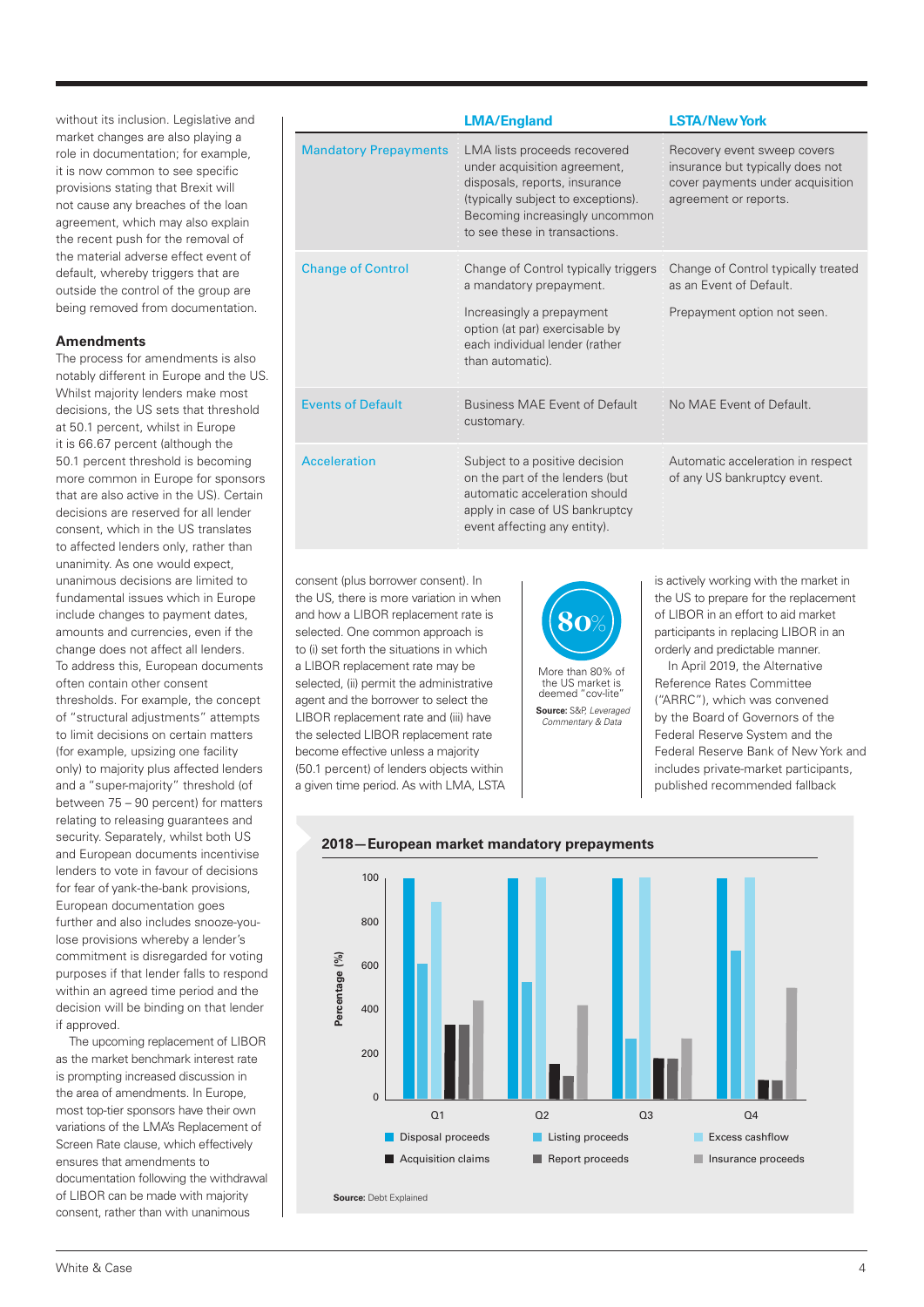#### **2018—voting thresholds in Europe**

#### **Majority lender**

|                                                                        | Q1 2018 | Q2 2018 | 03 2018 | Q4 2018 |
|------------------------------------------------------------------------|---------|---------|---------|---------|
| More than 66,67%                                                       | 28%     | 26%     |         |         |
| 66.67% or more                                                         | 33%     | 11%     | 27%     | 25%     |
| 50.1% or more                                                          | 39%     | 53%     | 55%     | 58%     |
| 50.1% or more but 66 <sup>2</sup> / <sub>3</sub> %<br>for acceleration |         | 11%     | 18%     | 8%      |

**Source**: Debt Explained

language for market participants to consider for syndicated loans. The recommended fallback language provides for two approaches: (i) a "hardwired approach", which first looks to the secured overnight financing rate published by the Federal Reserve Bank of New York (commonly called "SOFR") as the replacement rate (which is subject to adjustments), and (ii) an "amendment approach", which is similar to the common approach being seen in the European market.



Syndicated secondlien paper issued in the US in 2018 **Source:** S&P, *Leveraged Commentary & Data* 

## **Transfers**

Up until relatively recently, the position with respect to transfers was largely settled in Europe, with transfers requiring the consent of the borrower (consent not to be unreasonably withheld and deemed given within 5 – 10 business days) unless the transfer was (i) to a lender or to an affiliate or related fund of a lender; (ii) to an entity set out on an approved list; or (iii) made whilst an event of default is continuing. However, with sponsors

concerned about the composition of their syndicate, particularly in an enforcement scenario, lenders have seen further reductions in their ability to make transfers (with restrictions on transfers to disqualified lenders and industrial competitors being included) but most importantly with limits on when these restrictions fall away. The most onerous of these terms sees restrictions applying indefinitely (for example, in the case of transfers to industrial competitors) and in other cases disapplied in only limited cases (for example, the fallaway for all events of default being limited to key defaults only, such as non-payment or insolvency). In the US, the approach is similar, although it is more common to utilise a list of disqualified lenders to whom loans may not be transferred (which will also include competitors). On its face, therefore, the US and Europe seem to have somewhat converged. However, in some respects the European position appears to be more onerous as Europe now grapples with both such concepts (having to comply with whitelists and indirectly with blacklists through the introduction of the industrial competitors concept; and in some cases, all three). Furthermore, whilst transfers to lenders on whitelists are permitted, the sponsors usually retain the right to remove names (usually up to five names per year) from the list. There is usually no obligation to add to the list,



#### **2018—Transfer restrictions in Europe**

white & Case 5. The contract of the contract of the contract of the contract of the contract of the contract of the contract of the contract of the contract of the contract of the contract of the contract of the contract o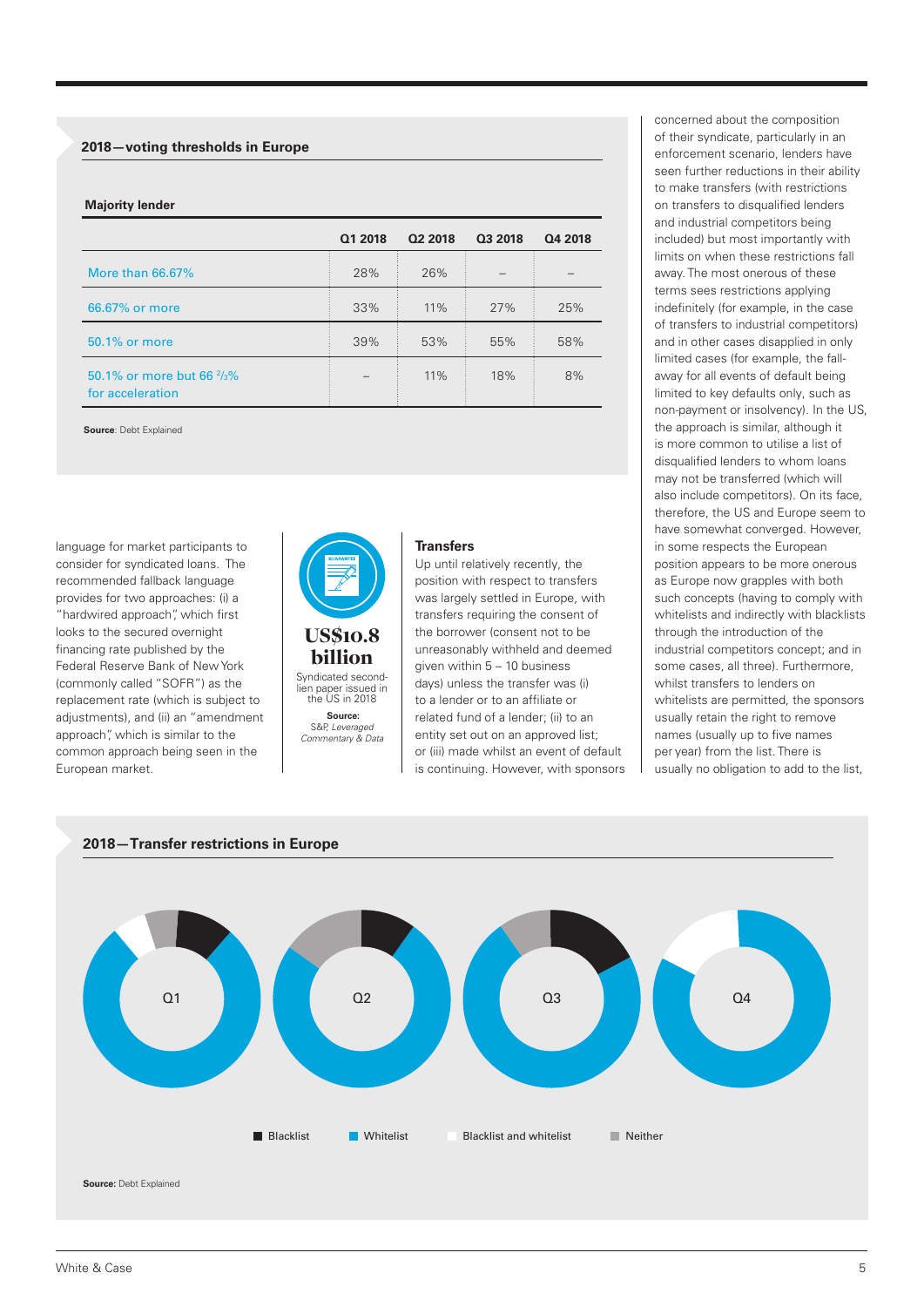although sponsors can be requested to consider new additions in good faith. Europe is therefore finely poised between a depleting list of transferees on the one hand and a list of absolute restrictions on the other.

#### **Intercreditor agreements**

The use and importance of intercreditor agreements is also another distinguishing factor between the two regimes. In the US, intercreditor agreements are not used on every deal. Instead, they are most often used on first-lien/second-lien deals and split-collateral deals in order to create contractual subordination in respect of security (but not of payment, though it is, of course, possible to agree to payment subordination as well) and, unlike in European deals, do not include as parties other groups of secured creditors (such as hedge counterparties and cash management providers). Members of the borrower group sign the intercreditor agreement only to acknowledge the terms of it and have no obligations themselves. However, this approach is on the premise that most corporate restructurings in the US involve federal bankruptcy court proceedings. This is conducted under the supervision of a US Bankruptcy Court and gives creditors defined rights under the US Bankruptcy Code to restructure the debtor's debt. The reorganisation process is protected under a court-ordered automatic stay on any creditor action (importantly, this includes all creditors, including trade creditors) against the debtor. Under this framework, intercreditor agreements often include express lien priorities and advance waivers (mostly from the junior creditors) relating to enforcement, release of guarantors and collateral and rights in bankruptcy proceedings. Further, in certain circumstances the US Bankruptcy Code allows for the discharge of collateral (especially to the extent the amount of the secured claim exceeds the value of the collateral after deducting the amount of the senior claims) and for the discharge of remaining and unsecured claims when done pursuant to a Bankruptcy Courtapproved plan of reorganisation. One of the distinguishing factors of the regime is that it binds all creditors of the given debtor (or group of debtors) with senior secured lenders exercising significant influence through this process as a result of holding senior secured claims

#### **Intercreditor terms—comparison**

| <b>Term</b>                                                                                               | London/Europe | US |
|-----------------------------------------------------------------------------------------------------------|---------------|----|
| Payment subordination                                                                                     |               |    |
| Lien subordination                                                                                        |               |    |
| Recovery waterfall                                                                                        |               |    |
| Enforcement restrictions                                                                                  |               |    |
| Turnover provision                                                                                        |               |    |
| Release mechanics for junior debt,<br>intercompany debt and shareholder<br>debt on distressed enforcement |               |    |
| Purchase option                                                                                           |               |    |
| Hedging voting rights                                                                                     |               |    |
| Amendment restrictions                                                                                    |               |    |



The volume of large global deals sold billion

into Europe in 2018 **Source:** S&P, *Leveraged Commentary & Data* 



 Percentage of US financing structures that included firstlien and second-lien term loans in 2018 **Source:** S&P, *Leveraged Commentary & Data* 

on all (or substantially all) of the assets of a US borrower group such that the role that intercreditor agreements play is often in the nature of strengthening the position of a senior creditor that already has substantial control. In contrast, there is no unifying European bankruptcy code that can be used to implement a restructuring across different European jurisdictions. This means that creditors of European debtor companies that have assets and operations in multiple European jurisdictions may need to navigate multiple insolvency laws. In Europe, the location of the debtor and its assets can have a significant impact on the restructuring options available to creditors. Against that background, lenders in Europe place great emphasis on out-of-court enforcement methods (such as ensuring there is a single point of enforcement in a creditor-friendly jurisdiction) and looking to intercreditor agreements to regulate the relationship between the various creditors. European intercreditor agreements seek to contractually replicate the position offered by the US Bankruptcy Code. Accordingly, contrary to the position in the US, in Europe not only is it common for hedge counterparties to be party to the intercreditor agreements, they are usually also entitled to vote on a *pari passu* basis with the debt holders in their class

on certain enforcement actions. The borrower group would also be a party to the intercreditor agreement and not merely to acknowledge its terms, but to agree to its subordinated position. Whilst the US Bankruptcy Code will apply the results of a restructuring to all creditors of a debtor, a European restructuring by way of an intercreditor agreement will only apply to those creditors of a debtor that are party to the intercreditor agreement. Likewise, European intercreditors contractually give senior creditors the right to enforce a standstill period (akin to the US automatic stay) which limits the rights of junior creditors to bring enforcement action and give the senior creditors time to implement a disposal if they so choose. Furthermore, in Europe it is common for the intercreditor agreement to include an express contractual release provision to compel the release of junior creditors' claims (both guarantees and security) upon a sale of secured assets by the senior creditors, subject to fair value protections. These provisions would equally apply in releasing all claims that the borrower group may have as against each other; again solidifying the rationale behind having all such creditors party to the intercreditor agreements. These points highlight that whilst the legislative backdrop in the US gives parties the freedom